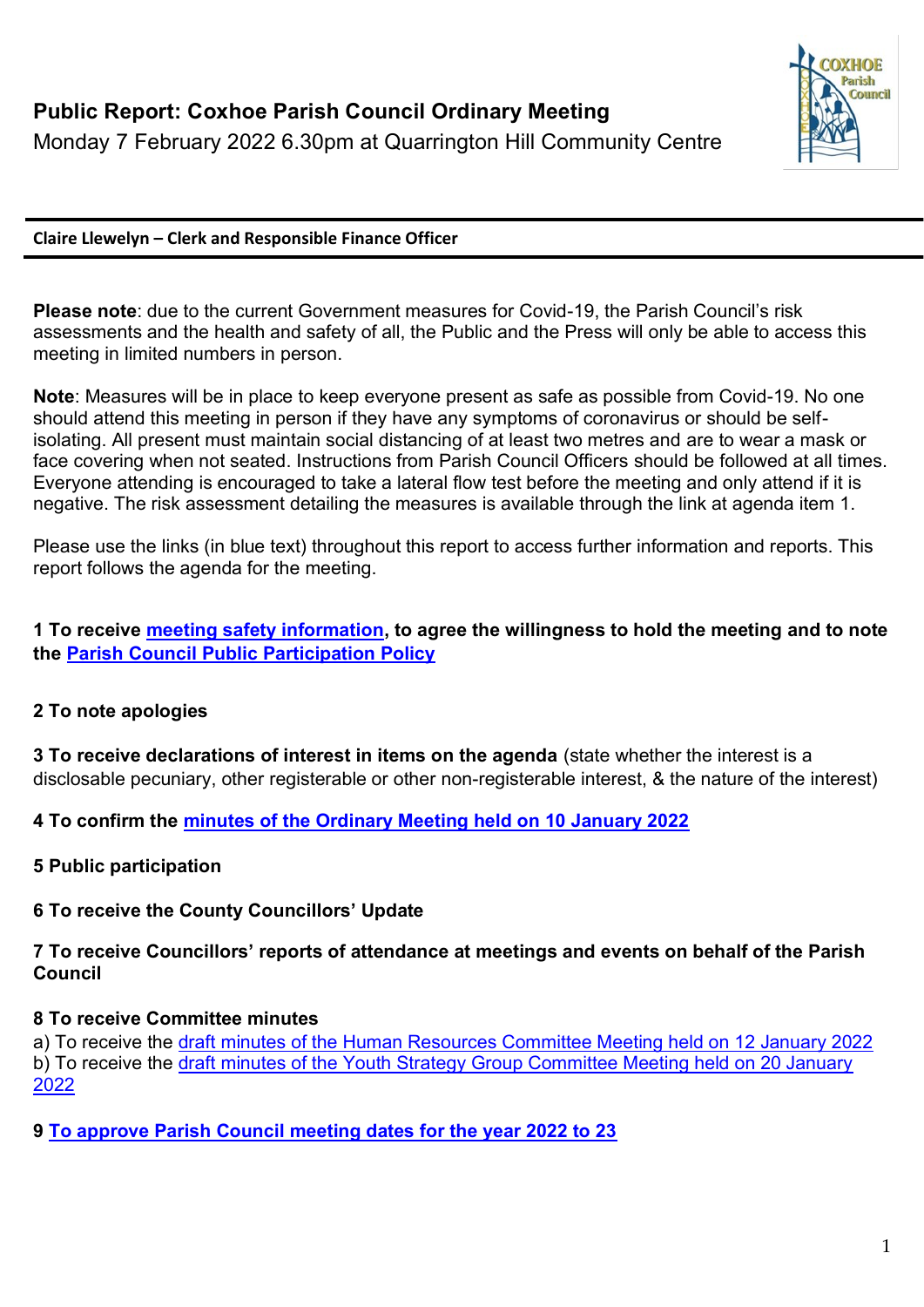## **10 To consider financial matters**

a) [Finance Report, Bank Reconciliation and Payment Schedule](https://1drv.ms/b/s!Alg_TKmu7xwUgdxEwMEYqILqNaOrtw?e=UoyzKH)

b) Employer costs for January 2022

A report will be provided for Councillors.

c) [Budget 2021 to 2022](https://1drv.ms/b/s!Alg_TKmu7xwUgdxGVnncSKywv0m5MA?e=Okt7MA)

**Recommendation**: note the budget and budget notes.

#### **11 Review of Internal Audit and Appointment of Internal Auditor**

a) [Review of Internal Audit requirements](https://1drv.ms/b/s!Alg_TKmu7xwUgdt3FnTMF7bWfeAI9g?e=fUlVzB)

b) Appointment of Internal Auditor

A report will be provided for Councillors.

#### **12 Review and agreement of Human Resources Advice Provider**

A report will be provided for Councillors.

#### **13 To consider tender documents and agree a provider for the Council's Grounds Maintenance Contract 2022 to 2025**

A report will be provided for Councillors.

#### **14 To consider and approve Parish Council Policies**

- a) [Subject Access Request Policy](https://1drv.ms/b/s!Alg_TKmu7xwUgdwFVnzRtiuJdKOm8Q?e=6ilEIk)
- b) [Safeguarding Children and Vulnerable Adults Policy](https://1drv.ms/b/s!Alg_TKmu7xwUgdwgYQkxboDaN1PN5w?e=yRKXAe)
- c) Flag Policy
- A report will be provided for Councillors.

d) Code of Conduct

A report will be provided for Councillors.

## **15 [Clerk's Report](https://1drv.ms/b/s!Alg_TKmu7xwUgdw3Q-7i_ZBsDdRf_g?e=Veeanz)**

- a) To consider matters raised by residents
- b) To note training undertaken
- c) To note the resolutions log, activity undertaken and the Clerk's priorities

# **16 To note [Parish Council Youth Provision Report](https://1drv.ms/b/s!Alg_TKmu7xwUgdw1svNZFgJ23yp0mg?e=QmSC0H)**

## **17 [Planning, Correspondence and Consultations Report](https://1drv.ms/b/s!Alg_TKmu7xwUgdwjE5HxMdbYG7kVYA?e=Il8Lj9)**

- a) To consider any response to the County Council regarding planning applications
- 1. [DM/21/04121/FPA](https://publicaccess.durham.gov.uk/online-applications/applicationDetails.do?activeTab=summary&keyVal=R3SCVCGDJQ600) 14 Belgrave Court, Coxhoe DH6 4BH
- 2. [DM/21/02991/VOC](https://publicaccess.durham.gov.uk/online-applications/applicationDetails.do?activeTab=summary&keyVal=QYCAJWGDHWO00) pursuant to [DM/17/03568/FPA](https://publicaccess.durham.gov.uk/online-applications/applicationDetails.do?keyVal=OYOGXQGDI8M00&activeTab=summary) Stray Aid, East Pasture Farm, Coxhoe DH6 4EL
- 3.<DM/22/00098/FPA> 48 Green Crescent, Coxhoe DH6 4BE
- 4. [DM/22/00224/FPA](https://publicaccess.durham.gov.uk/online-applications/applicationDetails.do?activeTab=summary&keyVal=R6BV2WGD0BK00) Coxhoe Village Hall, Coxhoe DH6 4DB

5. To consider any planning applications received after the agenda was issued to be dealt with by the Clerk using delegated authority

b) To note approved, withdrawn and refused decisions